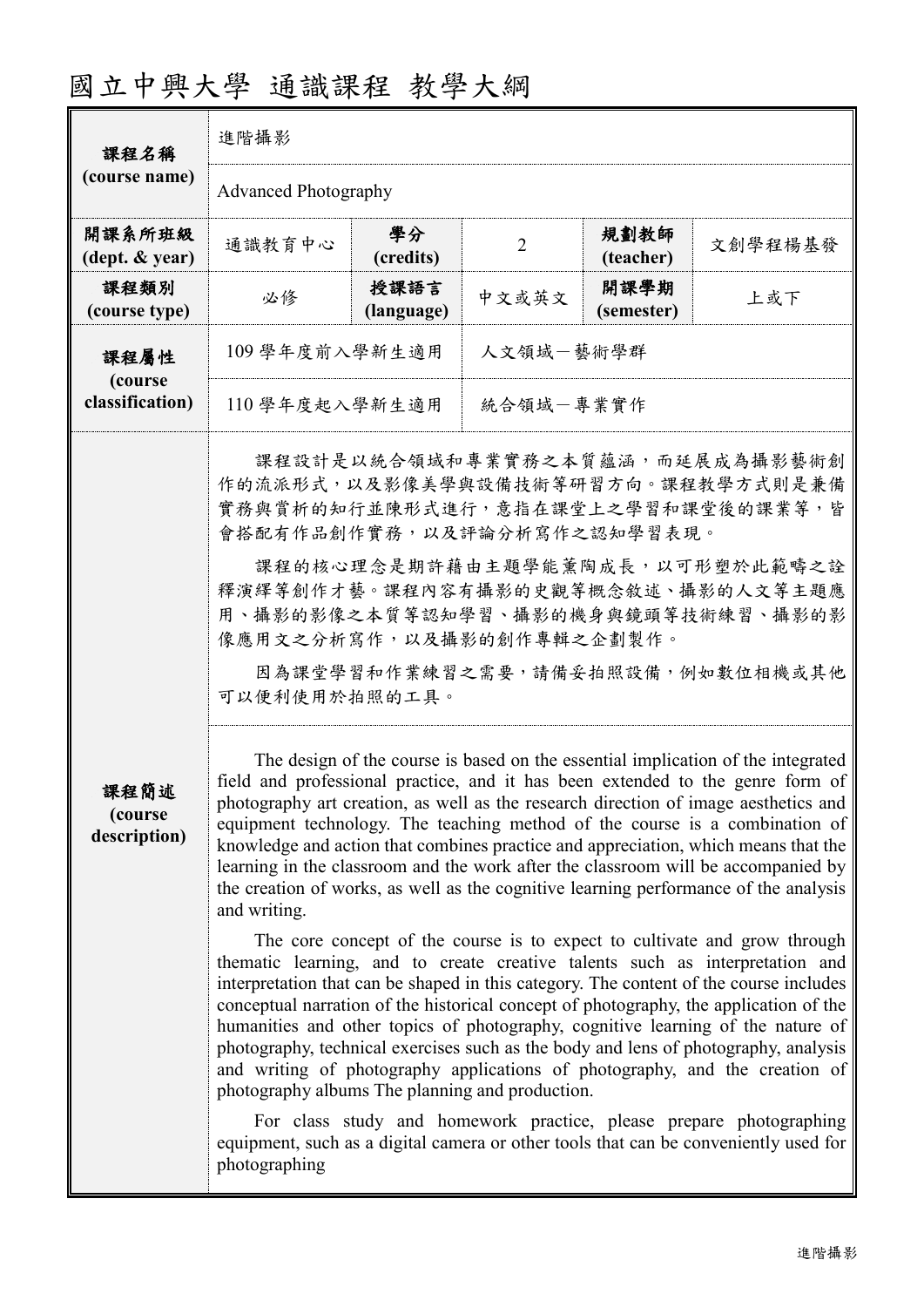|                                                                                                                                | 1. 攝影的史觀、美學,以及設備等概念敘述。<br>2. 攝影的人文、地景、作畫、光畫、紀實、超現實、編導,以及敘事等主題應<br>用。<br>3. 攝影的影像之本質、概念與描述、時空與物件、光影與色彩、造型與構圖、<br>符號與象徵、影像與印記,以及媒材與展現等認知學習。<br>4. 攝影的機身與感測器、鏡頭與透視、曝光之要素、曝光之模式、光圈與景深、<br>快門與速度、色溫與白平衡,以及色彩與調性等技術練習。<br>5. 攝影的影像應用文之分析寫作。<br>6. 攝影的創作專輯之企劃製作。                                                                                                                                                                                                                                                                                                                                                                                                                                                                                                                                                                               |                                                                                             |  |                                 |  |
|--------------------------------------------------------------------------------------------------------------------------------|-----------------------------------------------------------------------------------------------------------------------------------------------------------------------------------------------------------------------------------------------------------------------------------------------------------------------------------------------------------------------------------------------------------------------------------------------------------------------------------------------------------------------------------------------------------------------------------------------------------------------------------------------------------------------------------------------------------------------------------------------------------------------------------------------------------------------------------------|---------------------------------------------------------------------------------------------|--|---------------------------------|--|
| 教學目標<br>(course)<br>objectives)                                                                                                | 1. Conceptual description of photography's historical outlook, aesthetics, and<br>equipment.<br>2. The subject application of photography such as humanities, landscape, painting,<br>light painting, documentary, surreal, choreography, and narration.<br>3. Cognitive learning of the essence, concept and description of photography, time<br>and space and objects, light and color, modeling and composition, signs and<br>symbols, images and imprints, and media and presentation.<br>4. The camera body and sensor, lens and perspective, elements of exposure, mode of<br>exposure, aperture and depth of field, shutter and speed, color temperature and<br>white balance, and color and tonality.<br>5. Analytical writing of photographic application essays.<br>6. Planning and production of photography creation albums |                                                                                             |  |                                 |  |
| 先修課程<br>(prerequisites)                                                                                                        | 無(None)                                                                                                                                                                                                                                                                                                                                                                                                                                                                                                                                                                                                                                                                                                                                                                                                                                 |                                                                                             |  |                                 |  |
|                                                                                                                                | 核心能力配比 (六項加總100%)<br>(core learning outcomes)                                                                                                                                                                                                                                                                                                                                                                                                                                                                                                                                                                                                                                                                                                                                                                                           |                                                                                             |  |                                 |  |
| 人文素養 50%   科學素養 0%                                                                                                             |                                                                                                                                                                                                                                                                                                                                                                                                                                                                                                                                                                                                                                                                                                                                                                                                                                         | 溝通能力 0%                                                                                     |  | 創新能力 40%    國際視野 10%    社會關懷 0% |  |
|                                                                                                                                | 教學方法 (teaching methods)                                                                                                                                                                                                                                                                                                                                                                                                                                                                                                                                                                                                                                                                                                                                                                                                                 |                                                                                             |  | 學習評量方式 (evaluation)             |  |
| 學理講述(Fundamental Theories)<br>文獻探討(Literature Review Discussion)<br>分組討論(Group Discussion)<br>實務練習(Practice)<br>專題講座(Seminars) |                                                                                                                                                                                                                                                                                                                                                                                                                                                                                                                                                                                                                                                                                                                                                                                                                                         | 課堂出席參與(Classroom Participation) 30%<br>平時作業報告(Assignments) 50%<br>期末作業報告(Final Project) 20% |  |                                 |  |
| 授課內容(單元名稱與內容、習作 / 考試進度、備註)<br>(course content and homework / tests schedule)                                                   |                                                                                                                                                                                                                                                                                                                                                                                                                                                                                                                                                                                                                                                                                                                                                                                                                                         |                                                                                             |  |                                 |  |
| 單元一:主題一:攝影史觀概念敘述                                                                                                               | 美學一:攝影美學概念敘述<br>技術一:攝影設備概念敘述                                                                                                                                                                                                                                                                                                                                                                                                                                                                                                                                                                                                                                                                                                                                                                                                            |                                                                                             |  |                                 |  |
| 單元二:主題二:人文形式攝影                                                                                                                 | 美學二:攝影之本質<br>技術二:機身與感測器 進階攝影                                                                                                                                                                                                                                                                                                                                                                                                                                                                                                                                                                                                                                                                                                                                                                                                            |                                                                                             |  |                                 |  |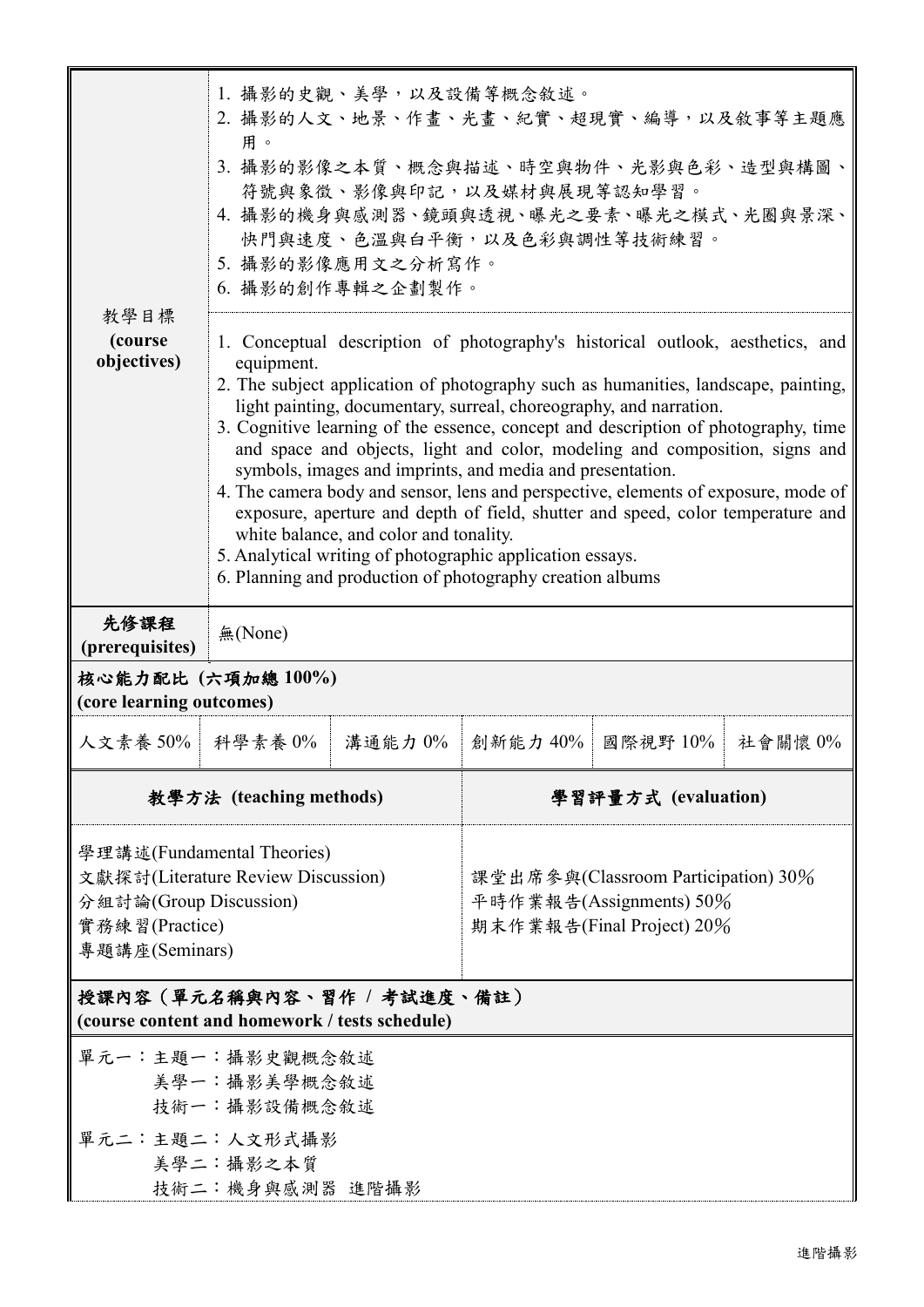單元三:主題三:地景形式攝影 美學三:概念與敘述 技術三:鏡頭與透視 單元四:主題四:作畫形式攝影 美學四:時空與物件 技術四:曝光之要素 單元五:主題五:光畫形式攝影 美學五:光影與色彩 技術五:曝光之模式 單元六:主題六:紀實形式攝影 美學六:造型與構圖 技術六:光圈與景深 單元七:主題七:超現實形式攝影 美學七:符號與象徵 技術七:快門與速度 單元八:主題八:編導形式攝影 美學八:影像與印記 技術八:色溫與白平衡 單元九:主題九:敘事形式攝影 美學九:媒材與展現 技術九:色彩與調性

## 教科書與參考書目(書名、作者、書局、代理商、說明)

**(textbook & other references)**

01. 數位攝影輕鬆學、中野裕著、尖端出版 02. 5 天精通數位攝影、CAPA 特別編輯、尖端出版 03. 7 天搞懂數位單眼、CAPA 特別編輯、尖端出版 04. 30 天精通攝影技巧、森村進著、尖端出版 05. 我的第一本攝影知識書、CAPA 特別編輯、尖端出版 06. 改變攝影的 100 個觀念、瑪麗沃納瑪利亞著、臉譜出版 07. 攝影師之路、麥克古瑞吉/提姆葛爾森著、漫遊者出版 08. 拍出會說故事的人文攝影、蘿柏絲著、木馬文化出版 09. 更喜歡攝影、菅原一剛著、電腦人出版 10. 攝影、伊恩傑佛瑞著、大雁文化出版 11. 攝影藝術簡史、鄭意萱著、藝術家出版 12. 紀實攝影、Arthur Rothstein 著、遠流出版 13. 編劇之路、提姆葛爾森著、漫遊者出版 14. 心靈之眼、亨利卡提耶布列松著、大雁文化出版 15. 相機構造、豐田堅二著、世茂出版

課程教材(教師個人網址請列在本校內之網址) **(teaching aids & teacher's website)**

課堂講義、補充教材、影片、影像、圖表